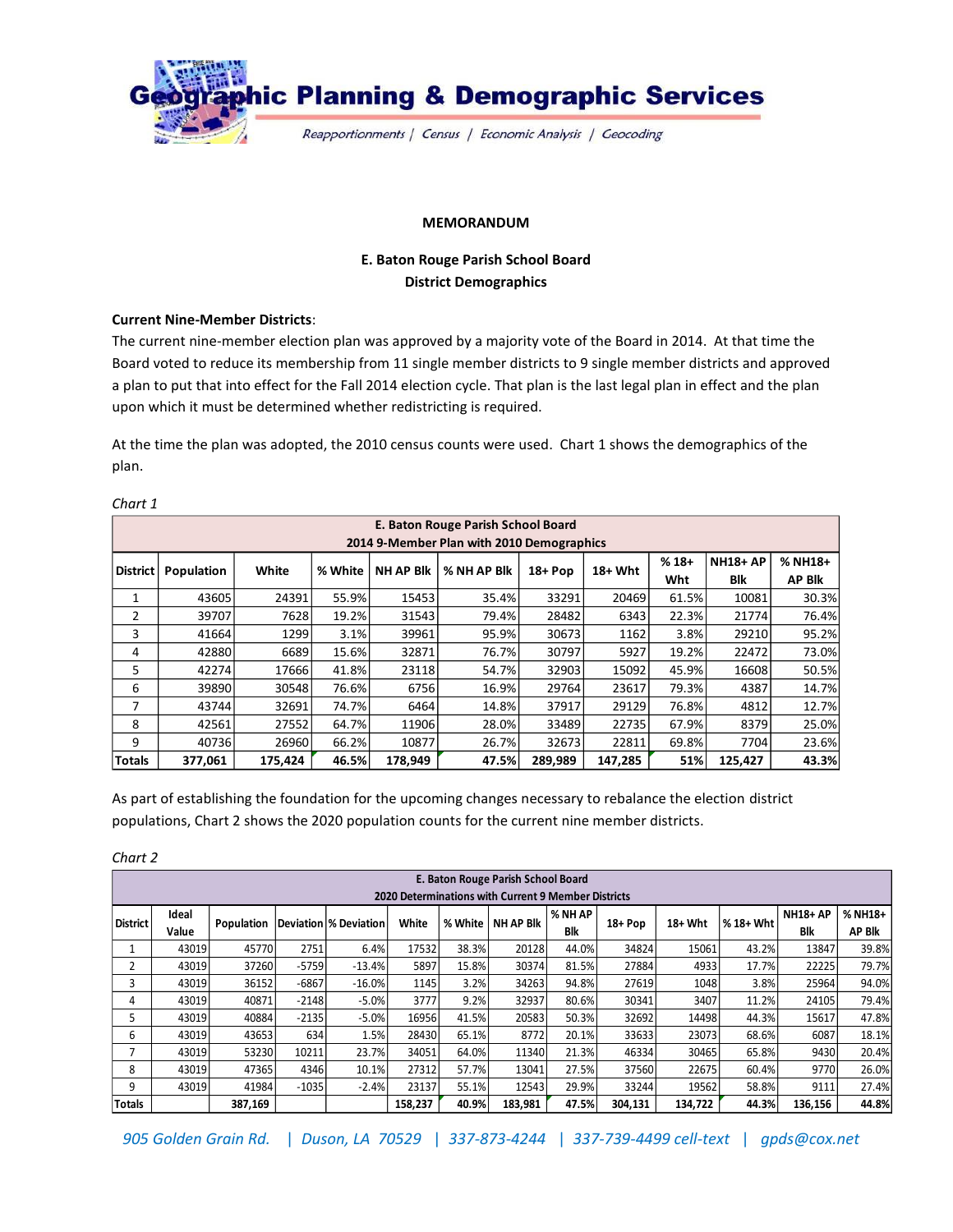Chart 2 shows that several districts are outside the desired +/-5% population deviation which means that the district boundaries will need to be adjusted to either add population to a district or reduce the population to balance the totals. The adjustments will need to be made that will also be responsive to the minority representation in the District.

When you compare the demographics for each district from 2010 to 2020, you can readily see how the districts performed and the extent to which they changed. Using SB District 5 as an example, in the 2014 plan, the 2010 counts constituted 54.7% any part Black. That same district in 2020 had 50.3% any part Black. That indicates SB-5 dropped by 4.4% between the 2010 and 2020 census counts. As another example, SB-1 had a 35.4% any part Black ratio while in 2020 it increased to 44%, an 8.6% increase.

# **Previous 11-Member Districts:**

The Board requested some information regarding the previous 11-member districts that were reapportioned and approved following the 2010 census cycle but never put into effect for the following 2014 election cycle. Based on the best available district boundary file, Chart 3 shows the demographics of the 11-member plan based on the 2010 census counts.

|                                                 | E. Baton Rouge Parish School Board |         |         |                  |         |            |          |        |                 |               |  |  |
|-------------------------------------------------|------------------------------------|---------|---------|------------------|---------|------------|----------|--------|-----------------|---------------|--|--|
| 2010 11 Member Districts with 2010 Demographics |                                    |         |         |                  |         |            |          |        |                 |               |  |  |
| <b>District</b>                                 | Population                         | White   | % White | <b>NH AP BIK</b> | % NH AP | $18 + Pop$ | $18+Wht$ | $%18+$ | <b>NH18+ AP</b> | $%$ NH18+     |  |  |
|                                                 |                                    |         |         |                  | Blk     |            |          | Wht    | Blk             | <b>AP Blk</b> |  |  |
| 1                                               | 36465                              | 21611   | 59.3%   | 11884            | 32.6%   | 28468      | 18001    | 63.2%  | 8223            | 28.9%         |  |  |
| 2                                               | 31893                              | 4724    | 14.8%   | 26262            | 82.3%   | 22929      | 4122     | 18.0%  | 18156           | 79.2%         |  |  |
| 3                                               | 31222                              | 1301    | 4.2%    | 29611            | 94.8%   | 22676      | 1187     | 5.2%   | 21246           | 93.7%         |  |  |
| 4                                               | 33069                              | 4261    | 12.9%   | 26232            | 79.3%   | 23380      | 3742     | 16.0%  | 17815           | 76.2%         |  |  |
| 5                                               | 31829                              | 7144    | 22.4%   | 23849            | 74.9%   | 23978      | 6203     | 25.9%  | 17114           | 71.4%         |  |  |
| 6                                               | 28481                              | 9499    | 33.4%   | 16524            | 58.0%   | 23420      | 9055     | 38.7%  | 12200           | 52.1%         |  |  |
| 7                                               | 35418                              | 28037   | 79.2%   | 4828             | 13.6%   | 29991      | 24371    | 81.3%  | 3469            | 11.6%         |  |  |
| 8                                               | 40081                              | 24962   | 62.3%   | 12173            | 30.4%   | 31061      | 20390    | 65.6%  | 8446            | 27.2%         |  |  |
| 9                                               | 34541                              | 26910   | 77.9%   | 5787             | 16.8%   | 28542      | 22803    | 79.9%  | 4343            | 15.2%         |  |  |
| 10                                              | 39890                              | 30548   | 76.6%   | 6756             | 16.9%   | 29764      | 23617    | 79.3%  | 4387            | 14.7%         |  |  |
| 11                                              | 33911                              | 16206   | 47.8%   | 15033            | 44.3%   | 25580      | 13611    | 53.2%  | 10039           | 39.2%         |  |  |
| Totals                                          | 376,800                            | 175,203 | 46.5%   | 178,939          | 47.5%   | 289,789    | 147,102  | 50.8%  | 125,438         | 43.3%         |  |  |

#### *Chart 3*

Chart 4 shows an example of what the 11-member district demographics would be with the 2020 census counts.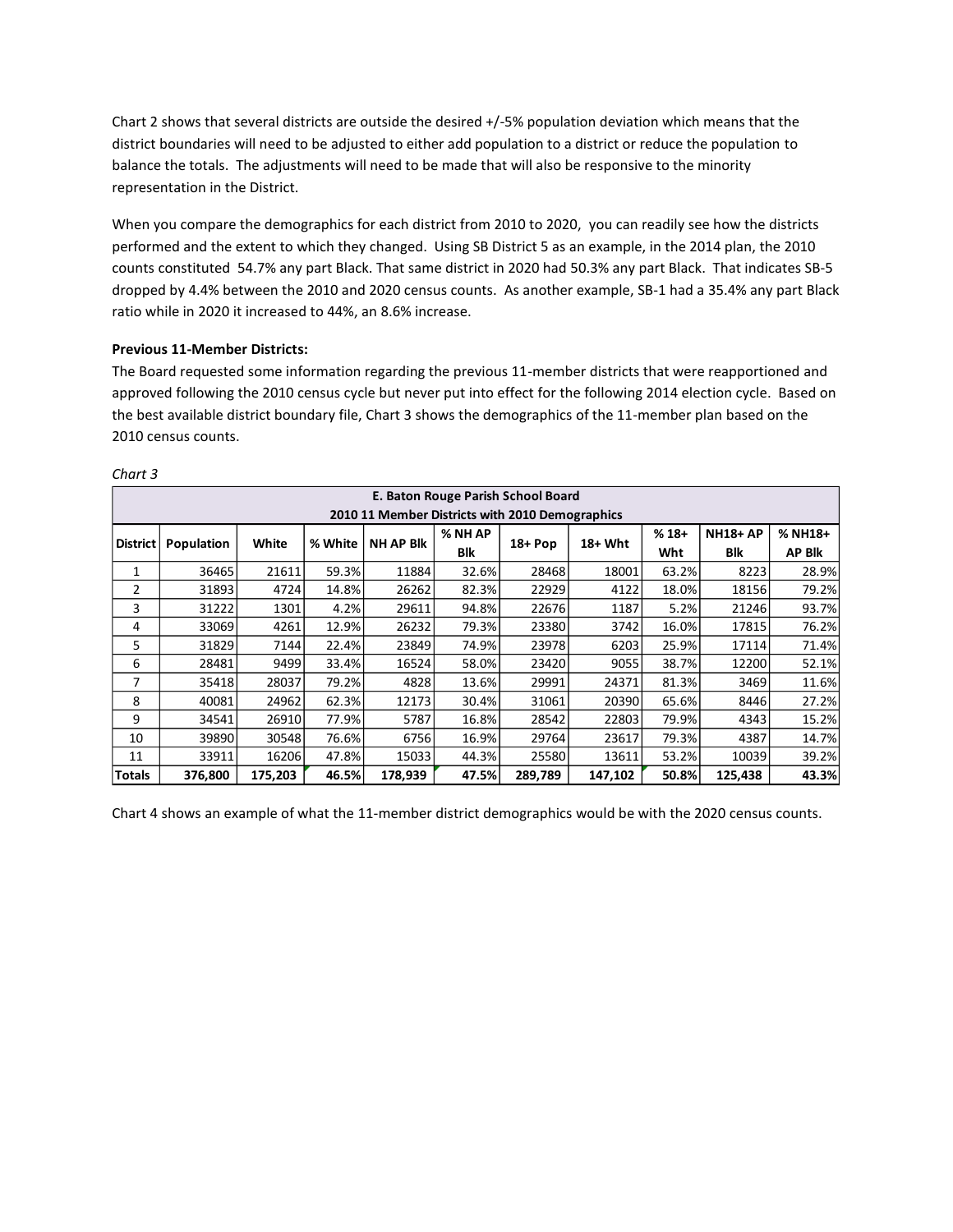| E. Baton Rouge Parish School Board              |            |         |         |                  |         |          |          |        |                 |               |  |  |
|-------------------------------------------------|------------|---------|---------|------------------|---------|----------|----------|--------|-----------------|---------------|--|--|
| 2010 11 Member Districts with 2020 Demographics |            |         |         |                  |         |          |          |        |                 |               |  |  |
| <b>District</b>                                 | Population | White   | % White |                  | % NH AP |          |          | $%18+$ | <b>NH18+ AP</b> | $%$ NH18+     |  |  |
|                                                 |            |         |         | <b>NH AP BIK</b> | Blk     | $18+Pop$ | $18+Wht$ | Wht    | Blk             | <b>AP Blk</b> |  |  |
| 1                                               | 38865      | 17559   | 45.2%   | 14765            | 38.0%   | 30109    | 14793    | 49.1%  | 10607           | 35.2%         |  |  |
| $\overline{2}$                                  | 30865      | 2780    | 9.0%    | 26894            | 87.1%   | 22982    | 2475     | 10.8%  | 19702           | 85.7%         |  |  |
| 3                                               | 27778      | 1083    | 3.9%    | 26044            | 93.8%   | 21180    | 1012     | 4.8%   | 19629           | 92.7%         |  |  |
| 4                                               | 30436      | 2447    | 8.0%    | 24634            | 80.9%   | 22387    | 2204     | 9.8%   | 17867           | 79.8%         |  |  |
| 5                                               | 29141      | 6344    | 21.8%   | 21092            | 72.4%   | 22485    | 5466     | 24.3%  | 15769           | 70.1%         |  |  |
| 6                                               | 30086      | 11816   | 39.3%   | 16094            | 53.5%   | 26038    | 11381    | 43.7%  | 12739           | 48.9%         |  |  |
| 7                                               | 42076      | 27330   | 65.0%   | 8062             | 19.2%   | 35409    | 23644    | 66.8%  | 6400            | 18.1%         |  |  |
| 8                                               | 44466      | 24932   | 56.1%   | 12820            | 28.8%   | 34909    | 20545    | 58.9%  | 9518            | 27.3%         |  |  |
| 9                                               | 35132      | 23936   | 68.1%   | 7530             | 21.4%   | 28731    | 20215    | 70.4%  | 5716            | 19.9%         |  |  |
| 10                                              | 43653      | 28430   | 65.1%   | 8772             | 20.1%   | 33633    | 23073    | 68.6%  | 6087            | 18.1%         |  |  |
| 11                                              | 34671      | 11580   | 33.4%   | 17274            | 49.8%   | 26268    | 9914     | 37.7%  | 12122           | 46.1%         |  |  |
| Totals                                          | 387,169    | 158,237 | 40.9%   | 183,981          | 47.5%   | 304,131  | 134,722  | 44.3%  | 136,156         | 44.8%         |  |  |

*Chart 4*

### **Proportionality:**

There have been some discussions among the community regarding the proportionality of the District representation between White and Black. Reviewing proportionality is a proper step to take prior to developing the new election plan, particularly where the overall demographics have been changing. The next chart shows the ratio of majority White to majority Black districts based on the nine member districts using the 2010 census and the 2020 census counts.

### *Chart 5*

|                                                               | <b>E. Baton Rouge Parish School Board</b> |        |            |              |         |                           |                                  |  |  |  |  |
|---------------------------------------------------------------|-------------------------------------------|--------|------------|--------------|---------|---------------------------|----------------------------------|--|--|--|--|
| <b>White/Black Representation Proportionality - 9 Members</b> |                                           |        |            |              |         |                           |                                  |  |  |  |  |
| <b>Census</b>                                                 | <b>Total</b><br>Pop                       | White  | %<br>White | <b>Black</b> | % Black | White<br><b>Districts</b> | <b>Black</b><br><b>Districts</b> |  |  |  |  |
| 2010                                                          | 376800                                    | 175203 | 46.5%      | 178939       | 47.5%   | 4.2                       | 4.3                              |  |  |  |  |
| 2020                                                          | 387169                                    | 158237 | 40.9%      | 183981       | 47.5%   | 3.7                       | 4.3                              |  |  |  |  |

Just as a way of information, the next chart shows the proportionality using the earlier 11 member districts.

#### *Chart 6*

| E. Baton Rouge Parish School Board                             |              |        |       |              |         |                  |                  |  |  |  |  |
|----------------------------------------------------------------|--------------|--------|-------|--------------|---------|------------------|------------------|--|--|--|--|
| <b>White/Black Representation Proportionality - 11 Members</b> |              |        |       |              |         |                  |                  |  |  |  |  |
| <b>Census</b>                                                  | <b>Total</b> | White  | %     | <b>Black</b> | % Black | White            | <b>Black</b>     |  |  |  |  |
|                                                                | Pop          |        | White |              |         | <b>Districts</b> | <b>Districts</b> |  |  |  |  |
| 2010                                                           | 376800       | 175203 | 46.5% | 178939       | 47.5%   | 5.1              | 5.2              |  |  |  |  |
| 2020                                                           | 387169       | 158237 | 40.9% | 183981       | 47.5%   | 4.5              | 5.2              |  |  |  |  |